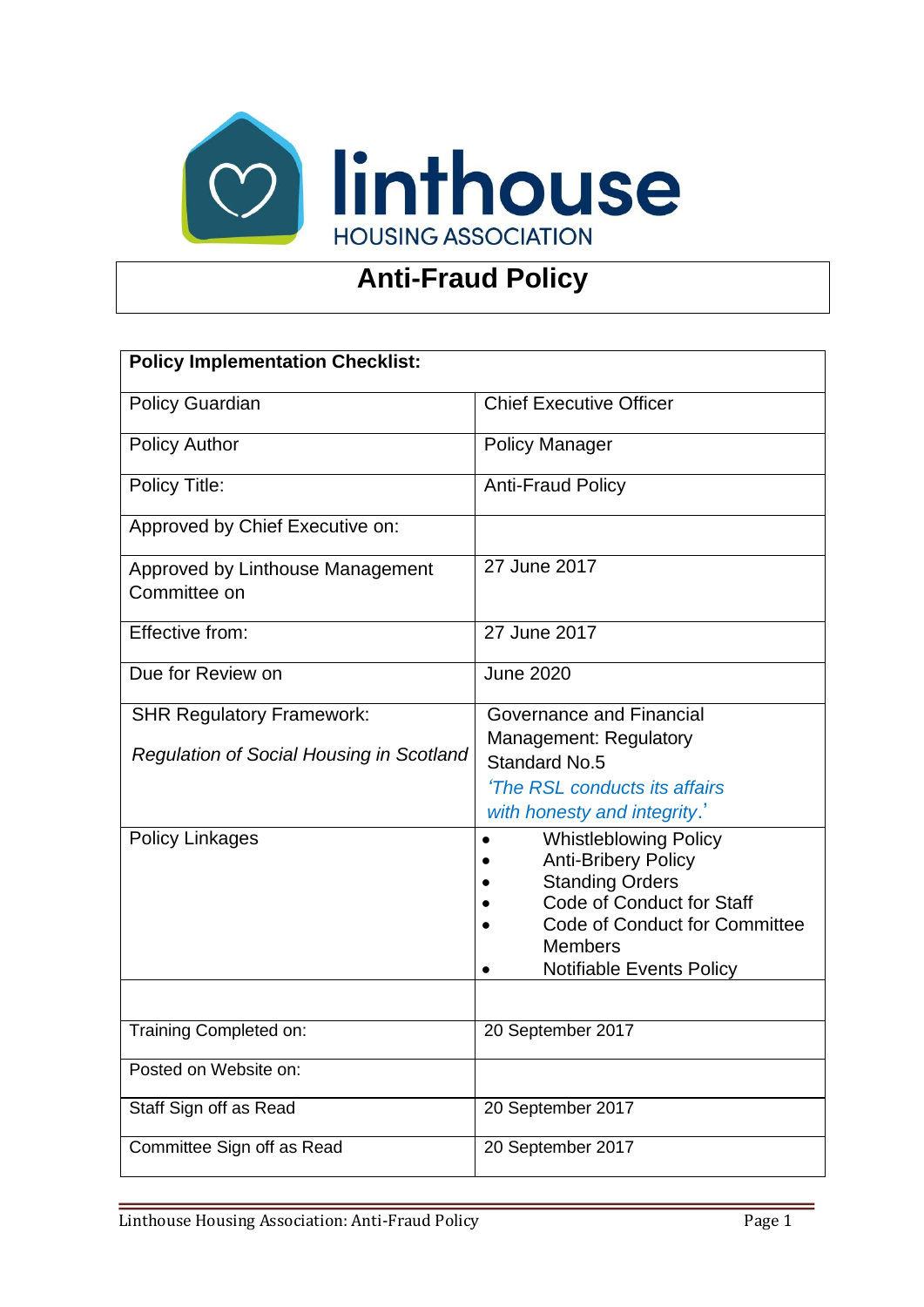## **Anti-Fraud Policy**

| <b>Contents</b>                                                                                                            | Page                          |
|----------------------------------------------------------------------------------------------------------------------------|-------------------------------|
| 1. Introduction                                                                                                            | 3                             |
| 2. Policy Statement                                                                                                        | 3                             |
| 3. Application of the Policy                                                                                               | 4                             |
| 4. Definition of Fraud                                                                                                     | 4                             |
| 5. Examples of Fraud                                                                                                       | 4                             |
| 5.2 Misappropriation of Assets<br>5.3 Corruption<br>5.4 Fraudulent Statements<br>5.5 Third Parties<br>5.6 Money Laundering | 4<br>5<br>5<br>5<br>5         |
| 6. Strategy and Principles                                                                                                 | 5                             |
| 7. Roles and Responsibilities                                                                                              | 6                             |
| 7.1 & 7.2 Management Committee<br>7.3 Audit Sub-Committee<br>7.4 Chief Executive Officer<br>7.5 Staff Members              | 6<br>6<br>7<br>$\overline{7}$ |
| 8. Reporting a Fraud                                                                                                       | 7                             |
| 9. Scottish Housing Regulator                                                                                              | 8                             |
| Investigation of Fraud<br>0.                                                                                               | 8                             |
| 1. Register of Frauds                                                                                                      | 9                             |
| 12 Training                                                                                                                | 9                             |
| 13. Equalities 10                                                                                                          |                               |
| 14. Monitoring and Reporting                                                                                               | 10                            |
| 15. Review                                                                                                                 | 10                            |
| 16. Distribution                                                                                                           | 10                            |
| 17. Legal Framework                                                                                                        | 10                            |
| 18. Related Policies                                                                                                       | 10                            |
| Appendix 1: Fraud Response Plan                                                                                            | 11                            |

Ξ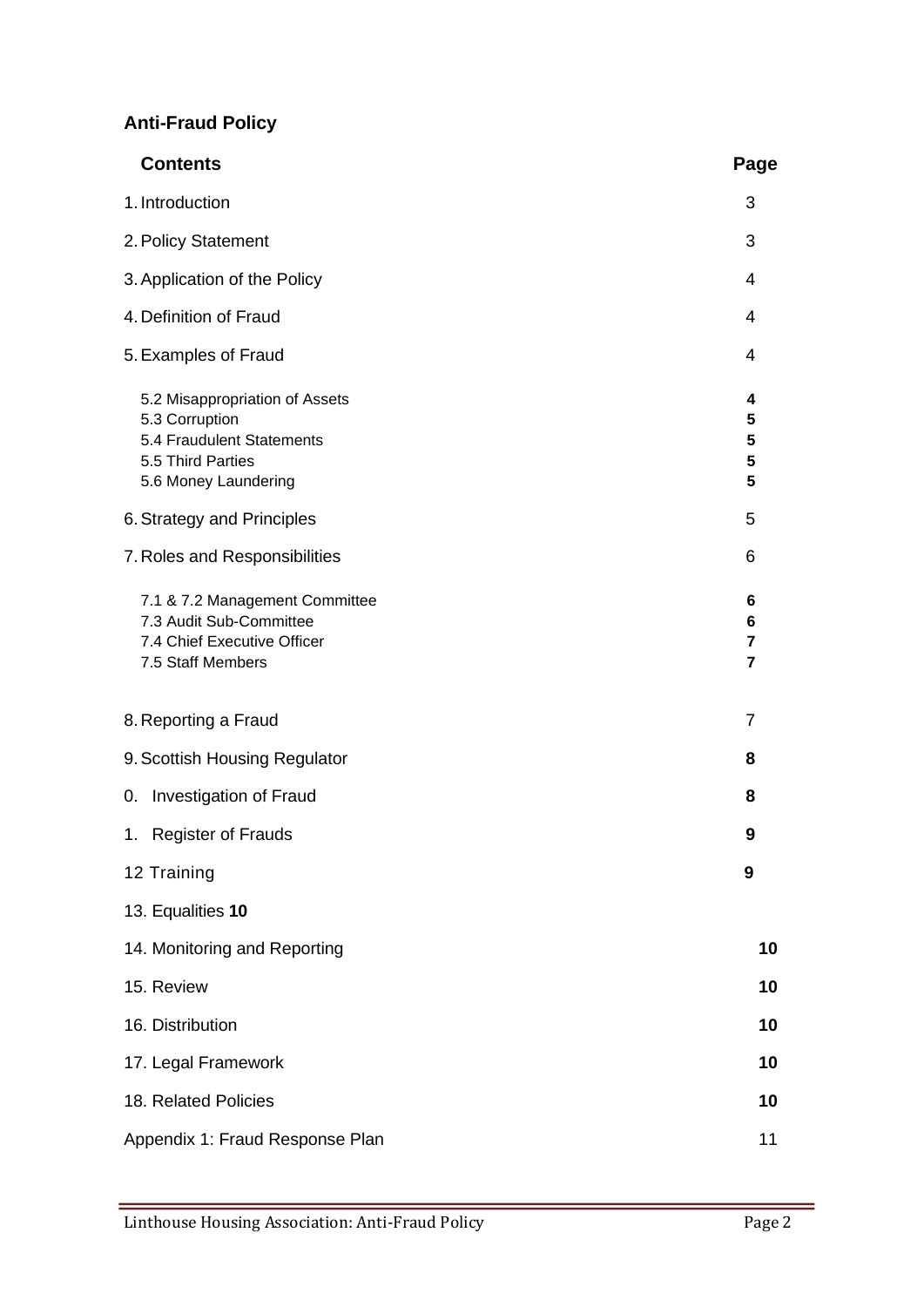# **Anti-Fraud Policy**

#### **1. Introduction and Scope:**

1.1 Linthouse Housing Association (LHA) is committed to operating to the highest ethical standards and sound governance arrangements and adopts zero tolerance to fraud and bribery.

In support of its policy statement, the Association will not tolerate fraud or bribery in any form, including any internal action which encourages, implies, bestows, tolerates or promises an unfair, unlawful, improper or unethical advantage to any individual, group or organisation regardless of whether there is financial inducement or not. LHA will not tolerate the acceptance of bribes to induce a favourable decision, transaction or outcome.

Any allegation of fraud or bribery will be thoroughly investigated and may result in disciplinary or other action where substantiated and will be reported to the Police where appropriate.

Any suspicion of fraud, bribery or other irregularity should be reported, as a matter of urgency, to a senior member of staff; or the Chief Executive Officer.

- 1.2 This Policy outlines the broad principles that the Association will adopt in order to protect the organisation and the public funds it receives, its assets and its services against fraud. It is of relevance to Management Committee Members, staff, tenants and residents, members of the public, contractors, consultants and service providers. In particular it aims to emphasise the importance the Association places on deterring fraud, and the specific responsibilities on all members of staff to identify and report any suspicion of fraudulent activity.
- 1.3 The Policy also sets out the responsibilities of all staff and Management Committee members regarding the prevention of fraud and the action to be taken where a fraud is suspected or detected. LHA requires all staff and Management Committee members to act honestly and with integrity at all times and to safeguard the resources for which they are responsible. Fraud is an ever-present threat to these resources and hence must be a concern to all staff and Management Committee members.

## **0. Policy Statement:**

LHA will operate a zero tolerance policy towards Fraud by its employees, Management Committee Members, contractors, agents and other associated persons. Breaches of this policy are likely to constitute a serious disciplinary, contractual and/or criminal action for the individual(s) concerned.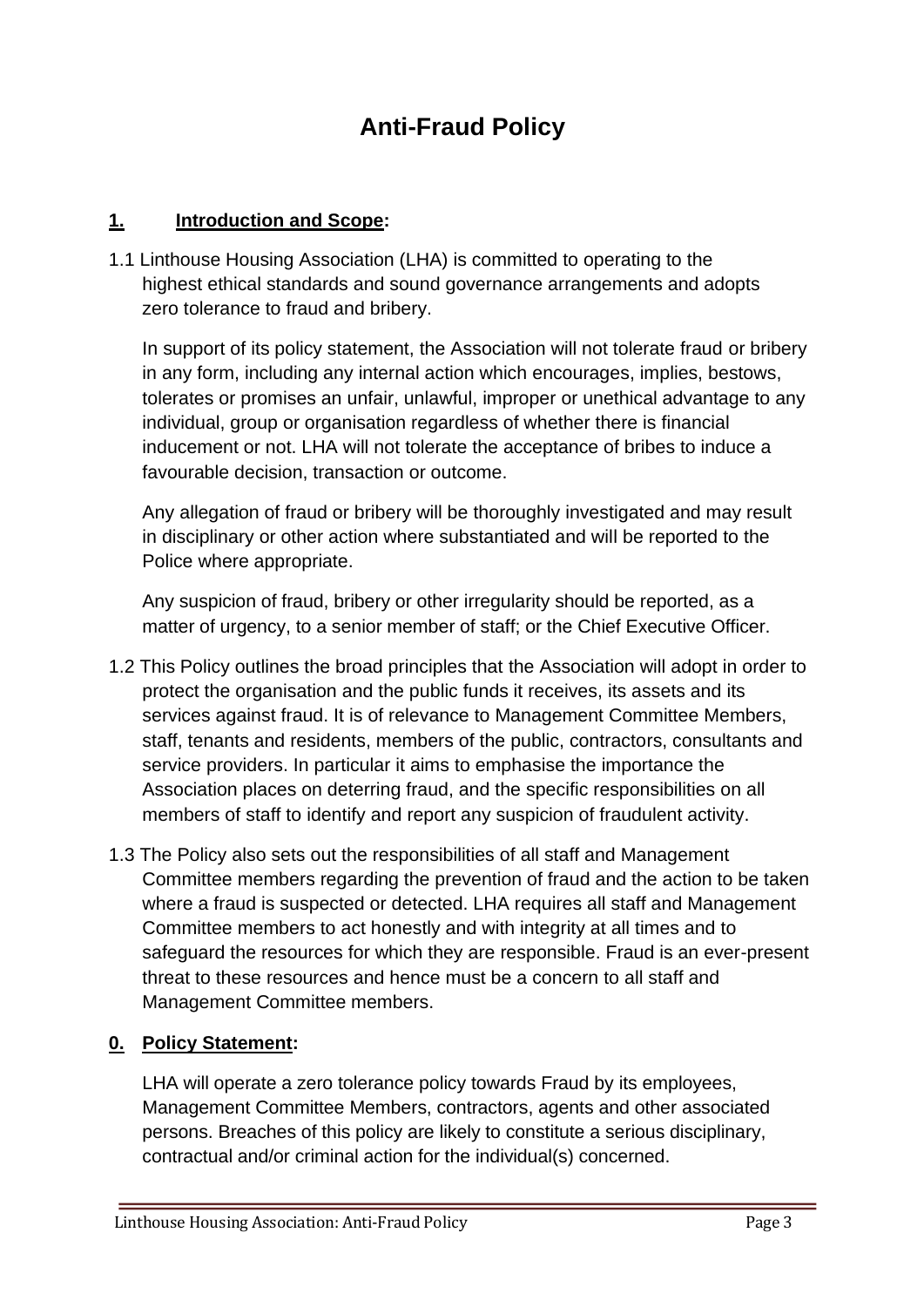## **3. Application of the Policy:**

- 3.1 LHA will apply the principles set out this Policy fairly, openly and transparently.
- 3.2 The Policy applies to all employees, shareholders and Committee Members of LHA and is subsidiaries. The Association will also apply the provisions of the Policy to all individuals and organisations having a relationship with LHA including contractors, agents and consultants.
- 3.3 All the parties listed above are required to familiarise themselves with this Policy and the processes and procedures contained with it and to make sure they follow it at all times throughout their relationship with LHA.

## **4. Definition of Fraud:**

- 4.1 In law there is no specific offence of fraud. For the purposes of this Policy, it is defined as "*the use of deception with the intention of gaining an advantage, avoiding an obligation or causing loss to another party*".
- 4.2 For practical purposes, fraud may include such acts as deception, bribery, forgery, extortion, corruption, theft, conspiracy, embezzlement, misappropriation, false representation, concealment of material facts and collusion. The criminal act is the attempt to deceive; attempted fraud is therefore treated as seriously as accomplished fraud.

## **5. Examples of Fraud:**

5.1 The following list contains some examples of fraudulent acts which should set alarm bells ringing and which should be reported to the Chief Executive Officer or Chairperson of the Management Committee. These are to give you examples of the sort of behaviour which is unacceptable and which could have serious consequences.

## 5.2 **Misappropriation of Assets**

- Breach of bank mandates, theft of cash and cheques, use of 'dummy' bank accounts;
- Collusion with customers/suppliers;
- Sale of assets at artificially deflated or inflated prices:
- Knowingly submitting false expenses, mileage or other claims;
- Knowingly, or negligently, authorising false expenses, mileage or other claims;
- Misuse of any assets, including Information and Communication Technology (ICT) and/or
- Breach of ICT security (see the relevant ICT policies)

## **5.3 Corruption:**

• Conflicts of interest (e.g. external directorships; engaging in personal transactions which might affect the business);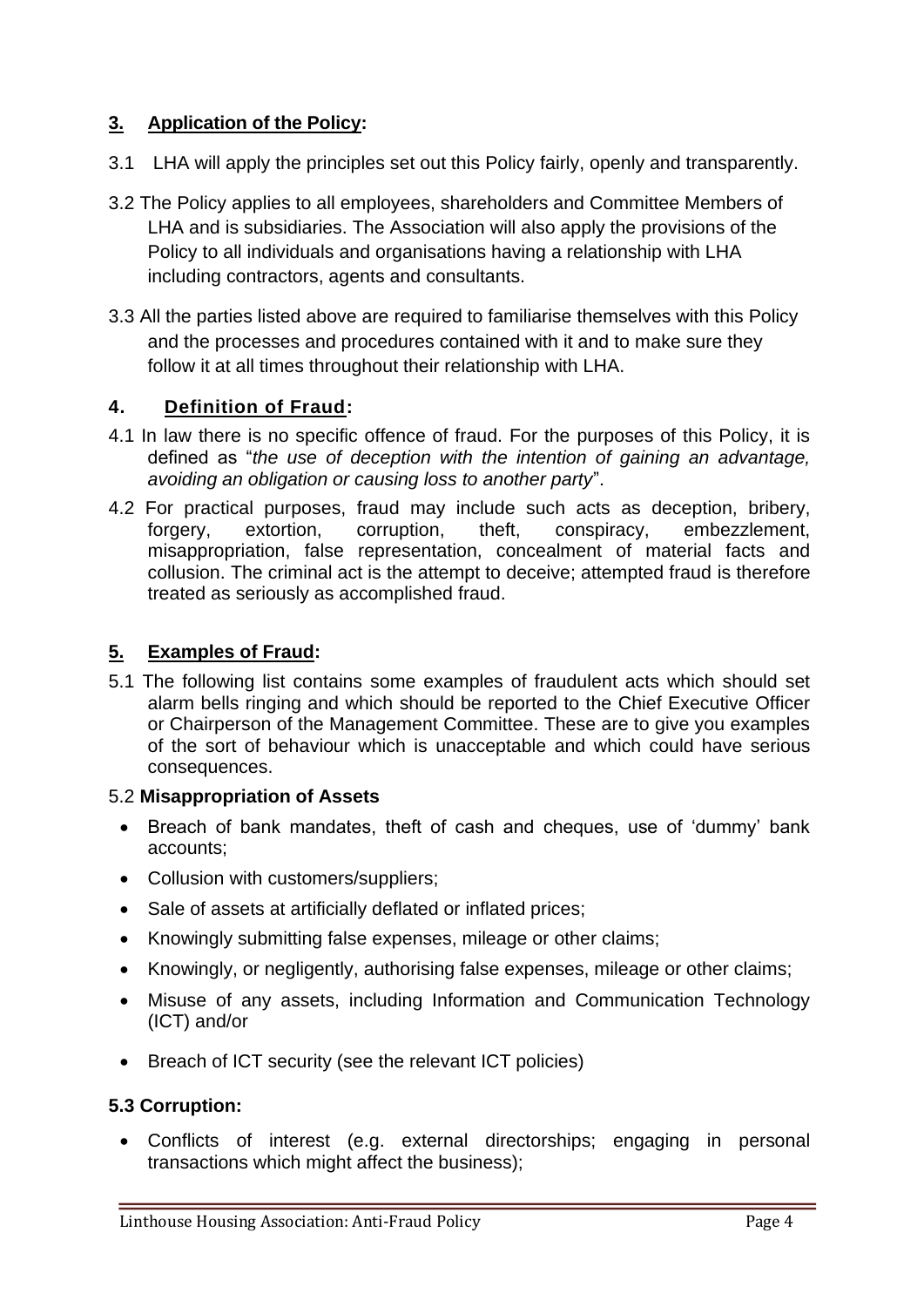- Theft or unauthorised circulation/reproduction of confidential organisation documents or information, including financial information;
- Acceptance/payment of inducements/gifts/entertainment outside the relevant Association policy.

#### **5.4 Fraudulent Statements:**

- Manipulation of information to improve apparent performance
- Interference with debtors, creditors, ledgers or other financial information

#### **5.5 Third Parties:**

This policy extends to include fraud committed by third parties such as tenants and residents, and contractors and suppliers against other third parties such as local authorities, contractors and suppliers.

#### **5.6 Money Laundering:**

Money laundering involves the concealment, conversion, disguise and transfer of criminal property. Criminal Property is money or other property that represents a person's benefit from a criminal activity that you know or suspect represents such a benefit. Money laundering should be considered as an activity to which this anti-fraud policy and associated procedures should apply. (NB: A separate Money Laundering policy will be developed by the Association).

#### **6. Strategy and Principles:**

- 6.1 LHA recognises the potential for fraudulent activity taking place within or targeting any area of its business. At a strategic level, the key elements of tackling this risk involve:
	- developing and maintaining an anti-fraud culture.
	- creating a strong deterrent effect.
	- preventing fraud by designing weaknesses out of processes and systems;
	- detecting fraud, where it is not prevented.
	- investigating suspicions of fraud in an expert, fair and objective manner.
	- seeking to apply a range of sanctions where fraud is believed to be present.
	- seeking redress and recovery of any losses that are incurred.
- 6.2 Central to this anti-fraud 'strategy' is a range of operational policies, systems and procedures that are designed to deter, and enable detection and reporting of fraud.

In particular, this includes:

• Financial Regulations, Treasury Management, and Delegated Authority policies and the controls detailed therein.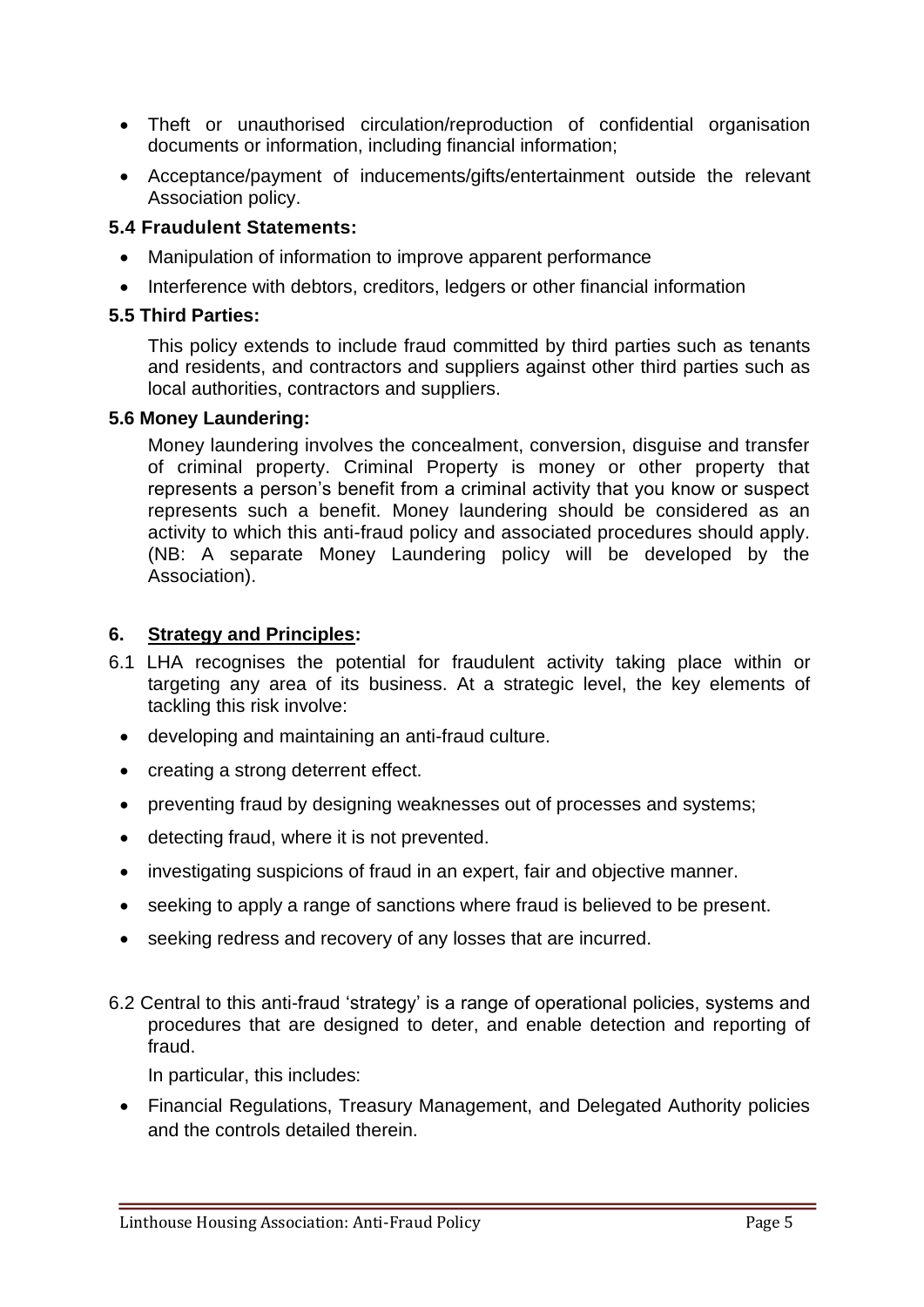- Standing Orders and other governance related policies, covering matters including Whistleblowing, Payments and Benefits and Conflict of Interest; and the associated management systems.
- Service based policies, guidance and operating procedures covering tenancy related matters; repairs, maintenance and development activities; staff recruitment and procurement.
- 6.3 Established Internal Audit arrangements further support the detection of fraud, through testing the appropriateness, adequacy, effectiveness and robustness of relevant policies and systems. Similarly, through the annual examination of the financial statements, the External Auditor identifies any audit and accounting issues and assesses the effectiveness of internal control.

#### **7. Roles and Responsibilities:**

#### 7.1 **Management Committee**:

The Management Committee is responsible for ensuring that the Association (LHA):

- operates an anti-fraud culture.
- maintains effective risk management and internal control systems.
- has relevant policies and systems in place to deter, detect and report suspected fraudulent activity.
- maintains appropriate procedures that ensure reported incidents of suspected fraud are promptly and vigorously investigated; and effective sanctions and redress are applied in instances where fraud is detected.
- 7.2 The Management Committee is also responsible for ensuring it conducts its own affairs in accordance with the Scottish Housing Regulator's regulatory standards of Governance and Financial Management and recognised principles of good governance. In adhering to the published Code of Conduct, individual Management Committee Members are responsible for reporting any suspicions of fraud or attempted fraud they encounter and otherwise acting with integrity and propriety, within the law, and in accordance with relevant policies and procedures.

#### 7.3 **Audit and Risk Sub-Committee**:

As detailed within its terms of reference, the Audit and Risk Sub-Committee's role includes:

- monitoring and reviewing the effectiveness of internal, including financial, controls and risk management systems.
- reviewing internal audit reports.
- reviewing findings of external audit.
- monitoring and reviewing the effectiveness of internal audit activities and also in reviewing arrangements for whistleblowing and detection of fraud.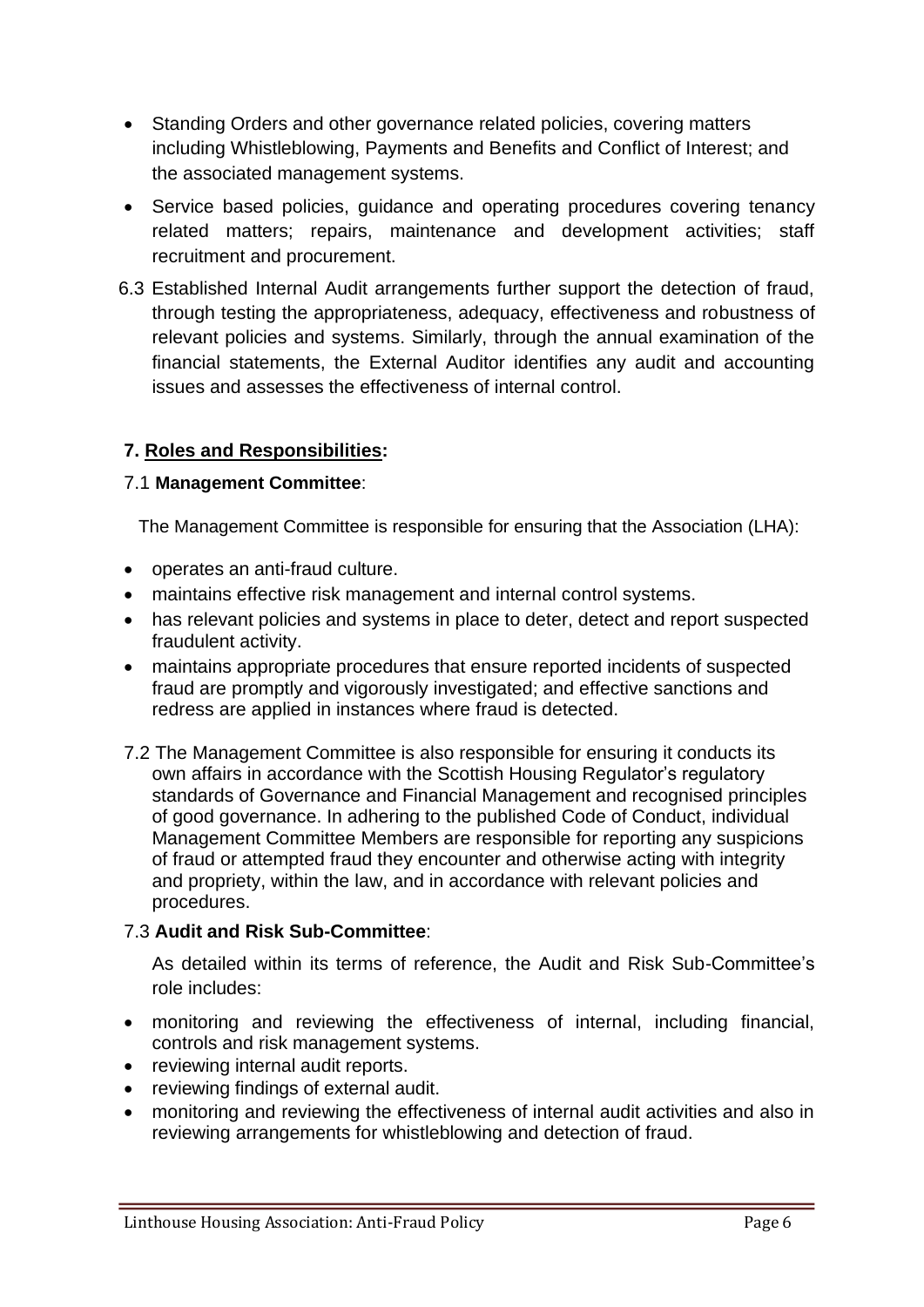## 7.4 **Chief Executive Officer:**

The Chief Executive has the authority to invoke the provisions of the Fraud Response Plan (See Appendix 1). As part of this, the Chief Executive is responsible for:

- convening an initial meeting of the Fraud Response Group.
- appointing an Investigating Officer, where the Group decides that a fraud investigation is the appropriate course of action.
- informing the Chair of the Audit and Risk Sub-Committee that an incident of suspected fraud or attempted fraud has been reported, and is to be investigated.

## 7.5 **Staff Members**:

In most situations, employees will be the first to see or suspect serious misconduct and are responsible for:

- being vigilant to possible indicators of fraud or attempted fraud, within their respective areas of work
- reporting any suspicions of fraud or attempted fraud they encounter; and otherwise
- acting with integrity and propriety, within the law, and in accordance with relevant policies, systems and procedures

Similarly, staff members should report to their line manager any areas of weakness they identify in procedures or systems or suggested ways of reducing the possibility of fraud.

## **8. Reporting Fraud:**

- 8.1 If you believe or suspect that a breach of the Anti-Fraud Policy has taken place, or may occur in the future, as detailed in Section 5 above, you must notify the Chief Executive Officer or the Chairperson immediately.
- 8.2 You must tell the Chief Executive Officer or the Chairperson if someone tries to involve you in fraud, suspect that this may happen in the future or if you think you are a victim of another form of unlawful activity.
- 8.3 You must tell the Chief Executive or the Chairperson if you have any concerns or suspicions that any of your colleagues may be involved in fraud or corruption at the earliest opportunity. Alternatively, if you are not comfortable in doing this, you should raise your concerns or suspicions following the procedure set down in the LHA Whistleblowing Policy.
- 8.4 LHA encourages openness and will support you if you raise genuine concerns (even if they later turn out to be mistaken). The Association wants to ensure no one suffers detrimental treatment (including disciplinary action or dismissal, threats, bullying etc.) because of such reporting or because of a refusal to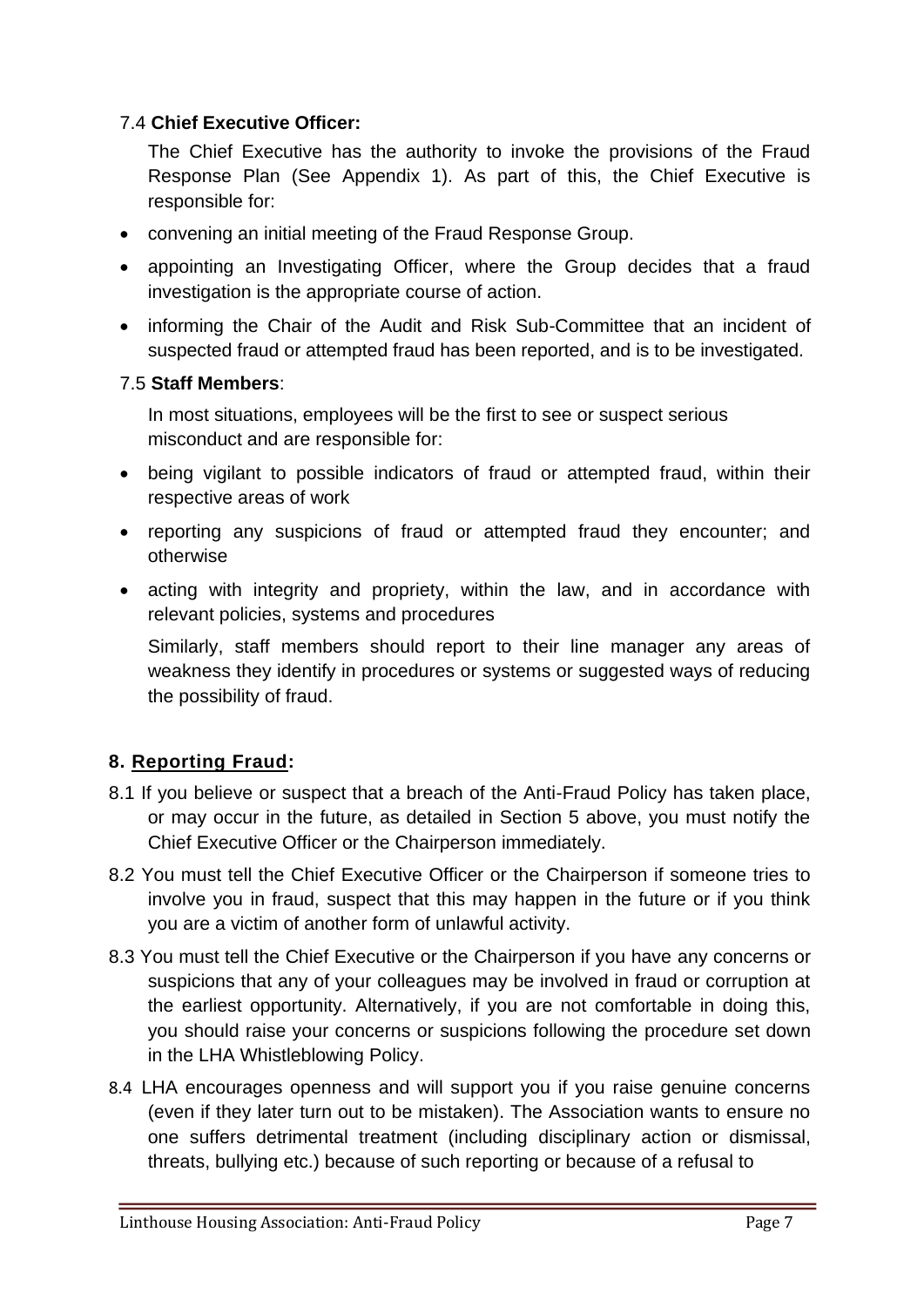become involved in fraud. If you feel you have suffered such treatment contact the Chief Executive Officer or Chairperson immediately.

## **9. Scottish Housing Regulator**:

- 9.1 LHA acknowledges the requirement to report fraud, the investigation of fraud and instances of whistleblowing to the Scottish Housing Regulator (SHR) as a Notifiable Event. It shall report to SHR without delay, in accordance with the SHR guidance note and LHA's policy on Notifiable Events.
- 9.2 LHA notes that where SHR is notified and makes regulatory enquiries, SHR will report to the Office of the Scottish Charity Regulator (OSCR), in accordance with legal provisions (The Charities and Trustee Investment (Scotland) Act 2005) and the associated Memorandum of Understanding between OSCR and SHR. In addition to this, auditors have a statutory duty to report matters of "material significance" to OSCR. This includes "matters suggesting dishonesty or fraud involving a significant loss of, or a major risk to, charitable funds or assets."

## **10. Investigation of Fraud**:

- 10.1 LHA is committed to the rigorous investigation of any suspected fraud. The Chief Executive will invoke the Fraud Response Plan on receipt of an allegation or the identification of suspected fraud. This Plan will provide a consistent framework for investigating and reporting fraud, and is contained within **Appendix 1** to this policy.
- 10.2 A breach of the Policy by an employee will be treated as a disciplinary matter under the contract of employment and appropriate sanctions applied, which may include instant dismissal. An investigation into any allegation of such a breach made against an employee will be conducted in accordance with the disciplinary procedures contained in the conditions of employment.
- 10.3 A breach of the Policy by a Management Committee member will be treated as a breach of the duties and obligations to the Association. An investigation into any allegation of such a breach made against a Management Committee member will be conducted in accordance with the Association's relevant policies for such investigations and an appropriate sanction may be applied in accordance with the Association's Committee Members Code of Conduct, Standing Orders and the Rules of Linthouse Housing Association. This may lead to the removal of the Member from the Management Committee.
- 10.4 Where LHA discovers fraud has taken place, it will make a full disclosure of this to the Serious Fraud Office or Police Scotland and co-operate fully in any investigation carried out by these agencies. The Association acknowledges that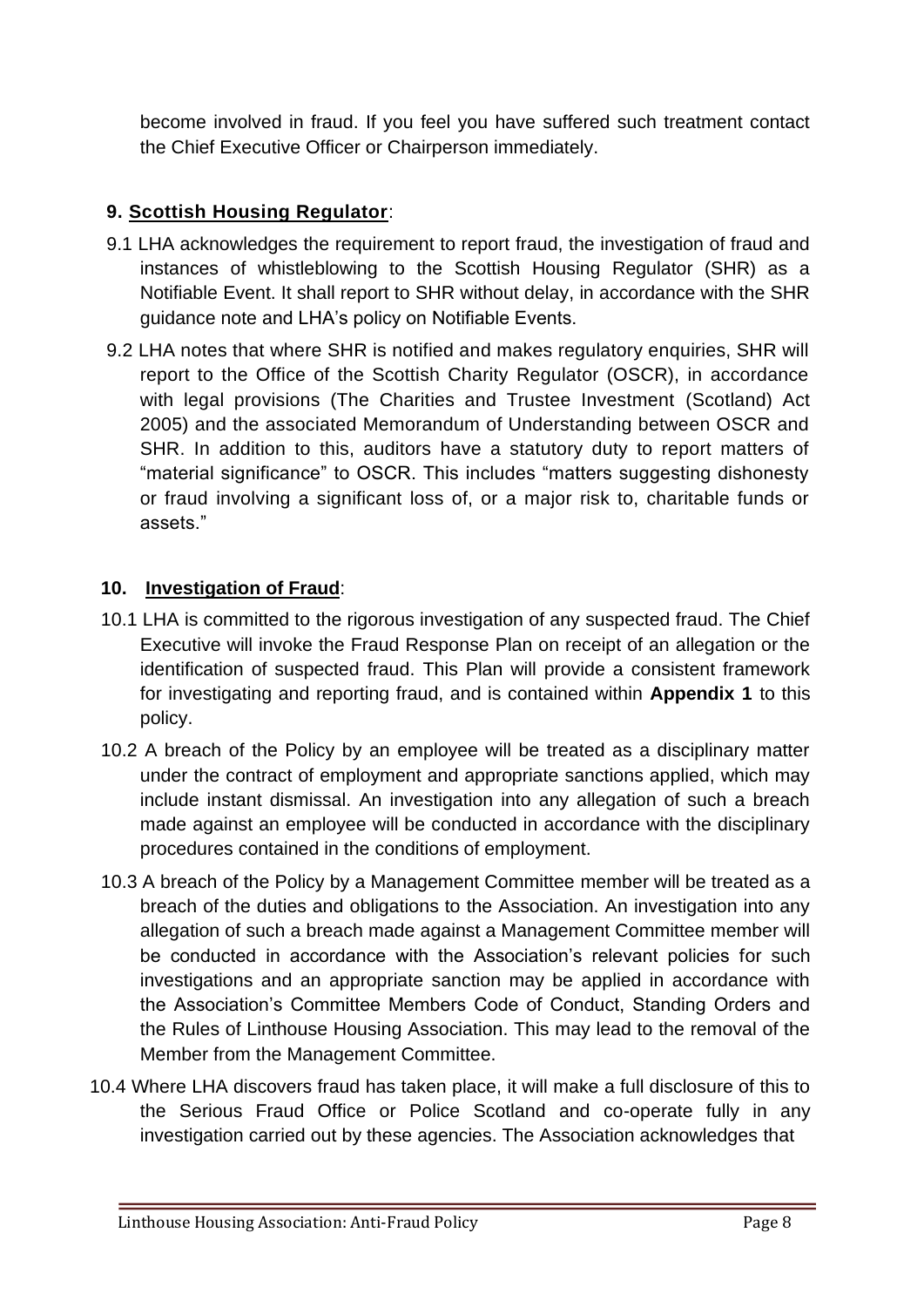the decision to initiate criminal prosecution rests with the police in conjunction with the Crown Office and Procurator Fiscal Service.

## **11. Register of Frauds**:

LHA will maintain a Register of Frauds which will record:

- the date of entry in the Register
- a description of the alleged, detected, attempted fraud, corruption and/ or malpractice reported
- the action taken, by whom and when
- the outcome of the investigations and actions taken and the decisions made
- a page for the Chair or Vice-Chair of the Board to initial following annual inspection

#### **12. Training**:

- 12.1 The Association through its Business Plan and associated Action Plans is committed to the training and development of staff and Management Committee members to their full potential in order to deliver a high quality of service in all areas of its business.
- 12.2 The Management Committee induction programme includes an overview of this policy, including responsibilities for the promotion and delivery of openness and confidentiality as relevant to their job descriptions. Committee Members will receive updates on these issues and specific training as required.

#### **0. Equalities**:

13.1 This policy will be implemented in line with our Equalities Policy and will be subject to an Equality Impact Assessment to assess the likely or actual effects of the policy on our customers in respect of their disability, age, gender, race, religion/belief, sexual orientation or gender identity to ensure equal and fair access for all.

#### **1. Monitoring and Reporting**:

14.1 LHA will use appeals, complaints, comments or suggestions from users of this policy to monitor its effectiveness. These will also be used to prompt a review of the policy where necessary.

## **2. Review**:

15.1 This Anti-Fraud Policy will be approved by the Management Committee. It will be reviewed every three years unless amendment is prompted by a change in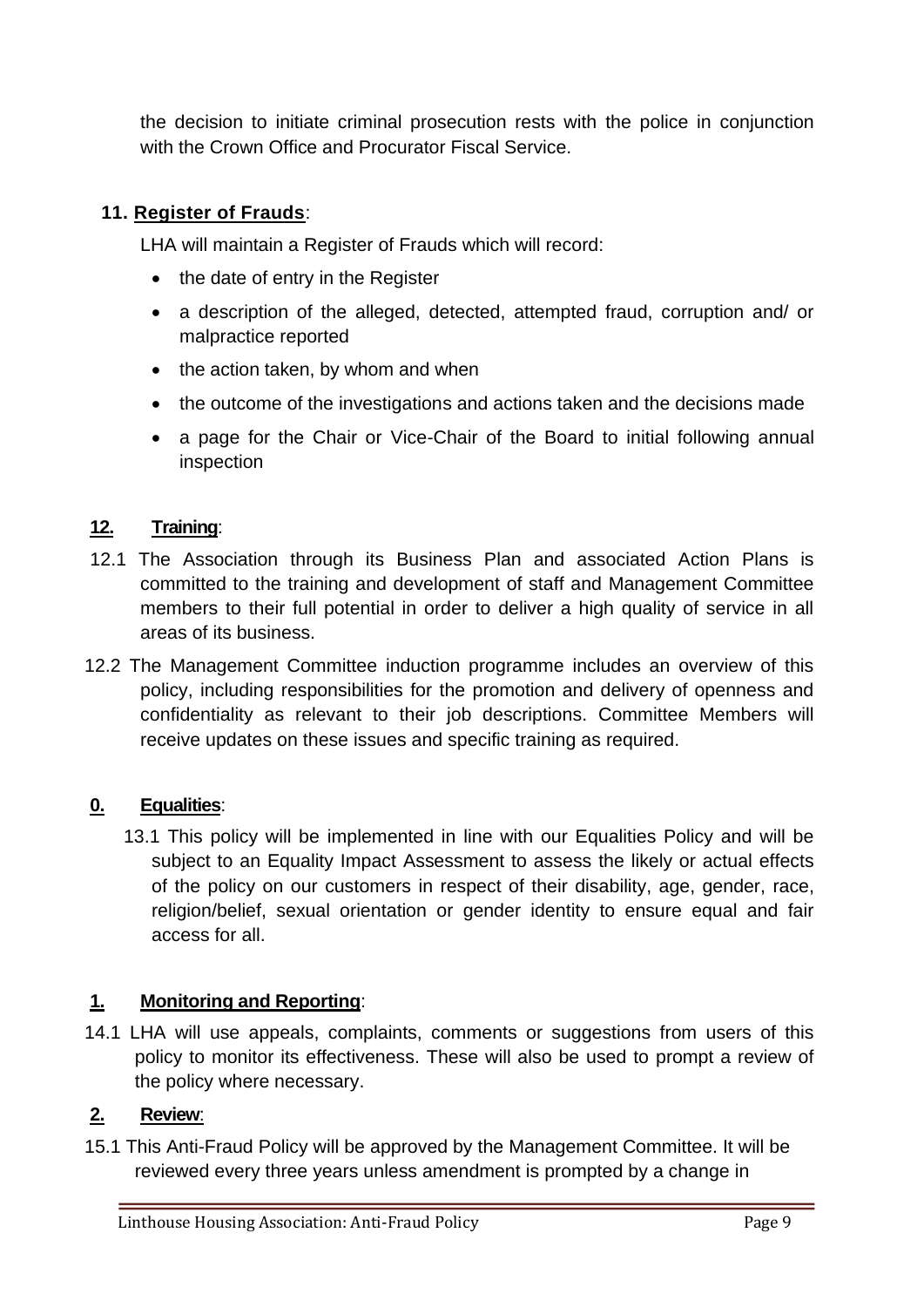legislation, or monitoring and reporting reveals that a change in Policy is required sooner.

#### **16. Distribution:**

16.1 This policy will be made available to every employee and Management Committee member and will be made freely available to any tenant or interested party.

#### **17. Legal Framework:**

- The Fraud Act 2006
- The Bribery Act 2010
- Section 72 of the Housing (Scotland) Act 2010
- Rules of Linthouse Housing Association

#### **18. Related Policies:**

- Standing Orders
- Whistleblowing Policy
- Anti-Bribery Policy
- Code of Conduct for Staff
- Code of Conduct for Committee Members
- Notifiable Events Regulatory Guidance February 2016
- Terms and Conditions of Employment
- Financial Regulations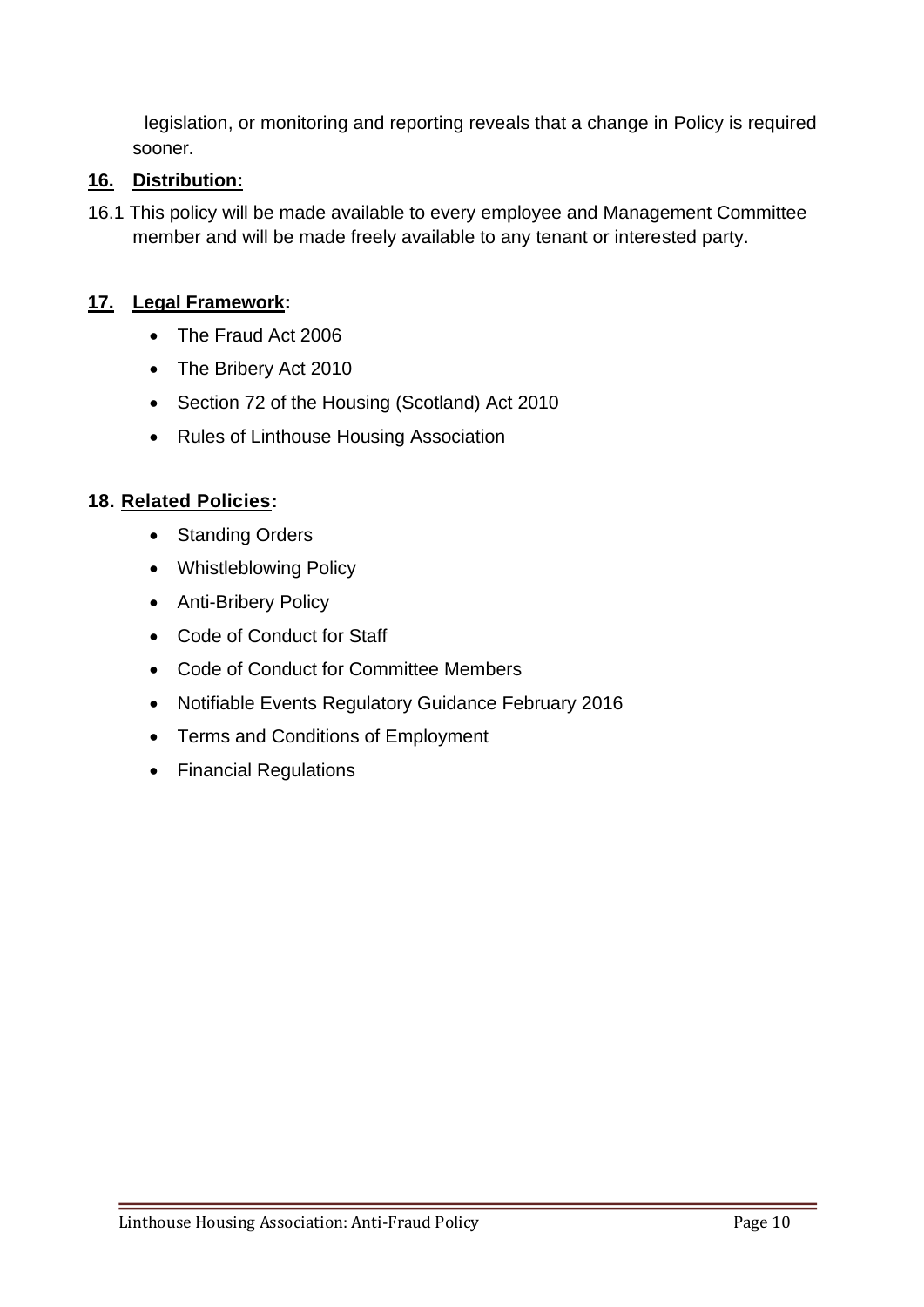## **Appendix 1**

## **Fraud Response Plan**

#### **1. Introduction:**

1.1 The purpose of this Plan is to outline the steps to be followed in the event of a suspected fraud. It provides a consistent framework for investigating and reporting fraud by defining authority levels, responsibilities for action and lines of reporting. This Plan should be read in conjunction with LHA's Anti-Fraud Policy, Anti-Bribery Policy and Whistleblowing Policy.

#### **2. Initiating Action:**

- 2.1 Suspicion of fraud may be captured through a number of means. This includes anonymous allegations, internal audit work, external audit, or incidences of whistleblowing. In all cases the Chief Executive Officer (CEO) should be alerted to the matter without delay. In the Chief Executive's absence, another member of the Senior Management Team should be informed, and they will inform the Chair of the Management Committee.
- 2.2 The CEO (or in their absence, another member of the Senior Management Team) shall, as soon as possible and normally within 24 hours, convene a meeting of the Fraud Response Group. This Group shall normally comprise the CEO, Director of Finance and Director of Customer Services. The Fraud Response Group has the task of deciding on initial action to be taken. This action will normally involve:
	- engaging the internal auditor to act as Investigating Officer and undertake an investigation;
	- informing external auditors of the matter, and agreeing arrangements for keeping the external auditors informed about the work of the Association;
	- considering how to secure records/assets and prevent further loss;
	- considering the membership of the Fraud Response Group, and the need to involve other members of the Management Team. This will typically be determined by the area of business where the alleged or suspected fraud has taken place
	- seeking expert legal advice from the Association's solicitors, as required
	- confirming responsibilities and arrangements for submitting relevant regulatory notifications
	- confirming requirements and arrangements for notifying funders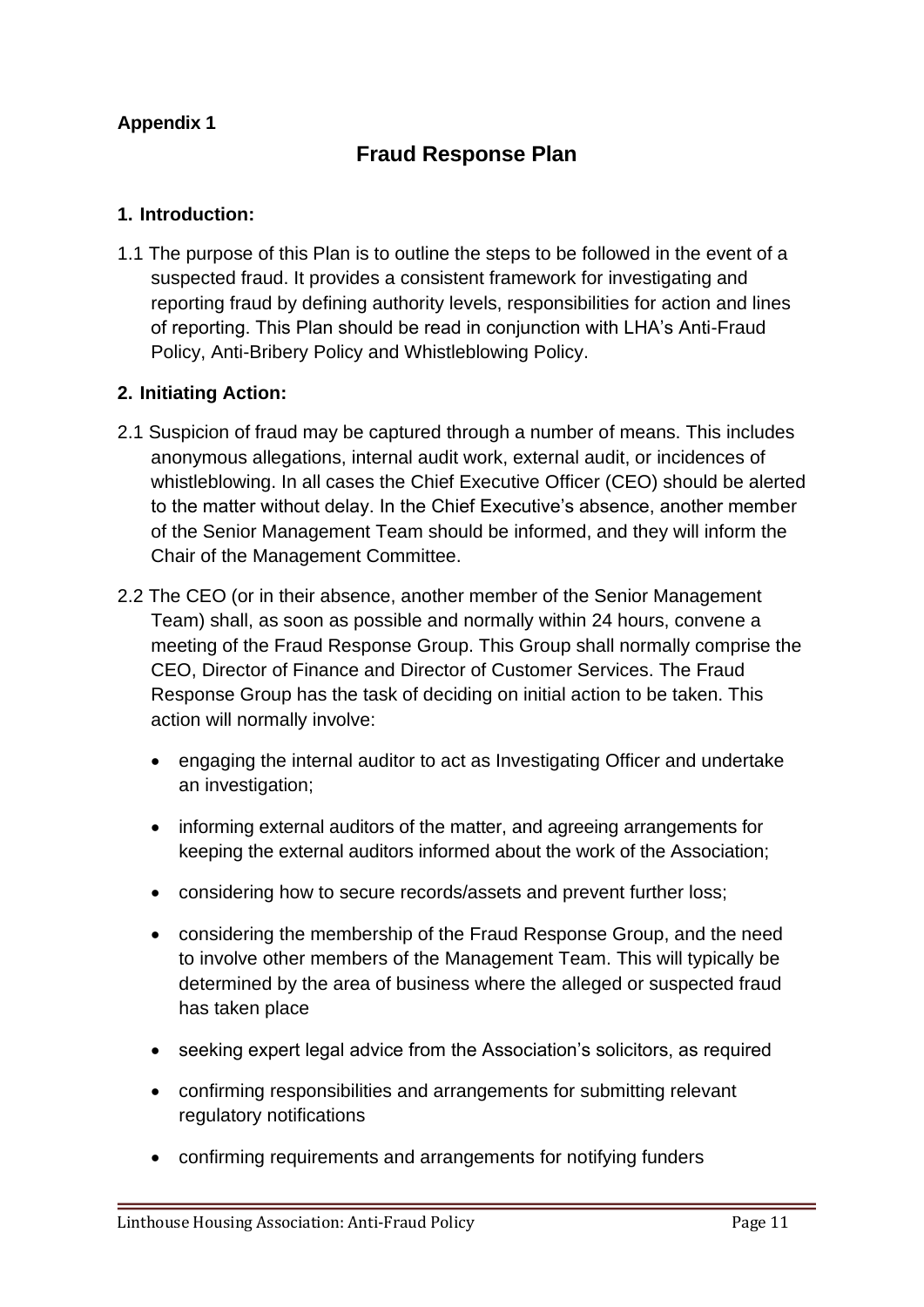2.3 The CEO should advise the Chair of the Management Committee as soon as an investigation under this procedure has been initiated.

## **3. Preliminary Investigations**

- 3.1 The Investigating Officer must conduct an initial information gathering exercise to enable the circumstances to be investigated rigorously, confidentially and without undue delay. They should thereafter report their initial findings to the Fraud Response Group, any interim conclusions and provide an action plan to guide the full investigation if this is the recommended course of action.
- 3.2 The Fraud Response Group will consider the Investigating Officer's report, but the information will not be disclosed or discussed with anyone else who does not have a legitimate need to know. In cases where an individual is suspected of fraud, which a subsequent investigation does not substantiate, every effort must be made to minimise potential damage to the individual's reputation.

#### **3. Involving the Police**

- 4.1 Where preliminary investigations establish that there are reasonable grounds to suspect that fraud has taken place, it is the Association's policy to pass details directly to the police, normally without undue delay and prior to any further internal investigation. The Chief Executive will notify the Chair of the Management Committee of this action.
- 4.2 The police will lead any further investigations from this stage. All employees are required to co-operate fully with police enquiries in this regard. The CEO will establish and maintain appropriate lines of communication with the police.
- 4.3 The provisions of this Fraud Response Plan apply in full in cases where external frauds, perpetrated by third parties, are identified or suspected and there is any suspicion of collusion of staff members.
- 4.4 In all other cases of suspected external fraud the Chief Executive, in consultation with the Fraud Response Group and Chair of the Management Committee shall normally report the matter to the police without delay.
- 4.5 A major objective in any fraud investigation will be the punishment of any perpetrator, to act as a deterrent to other potential perpetrators. The Association will follow its Disciplinary Policy and Procedures in dealing with any member of staff who has committed fraud; and will normally pursue the prosecution of any such individual.

#### **4. Subsequent Investigations**

5.1 Where preliminary investigations provide reasonable grounds for suspecting a member or members of staff of fraud, the Fraud Response Group will decide whether there is a requirement to suspend the suspect(s). It will do so, with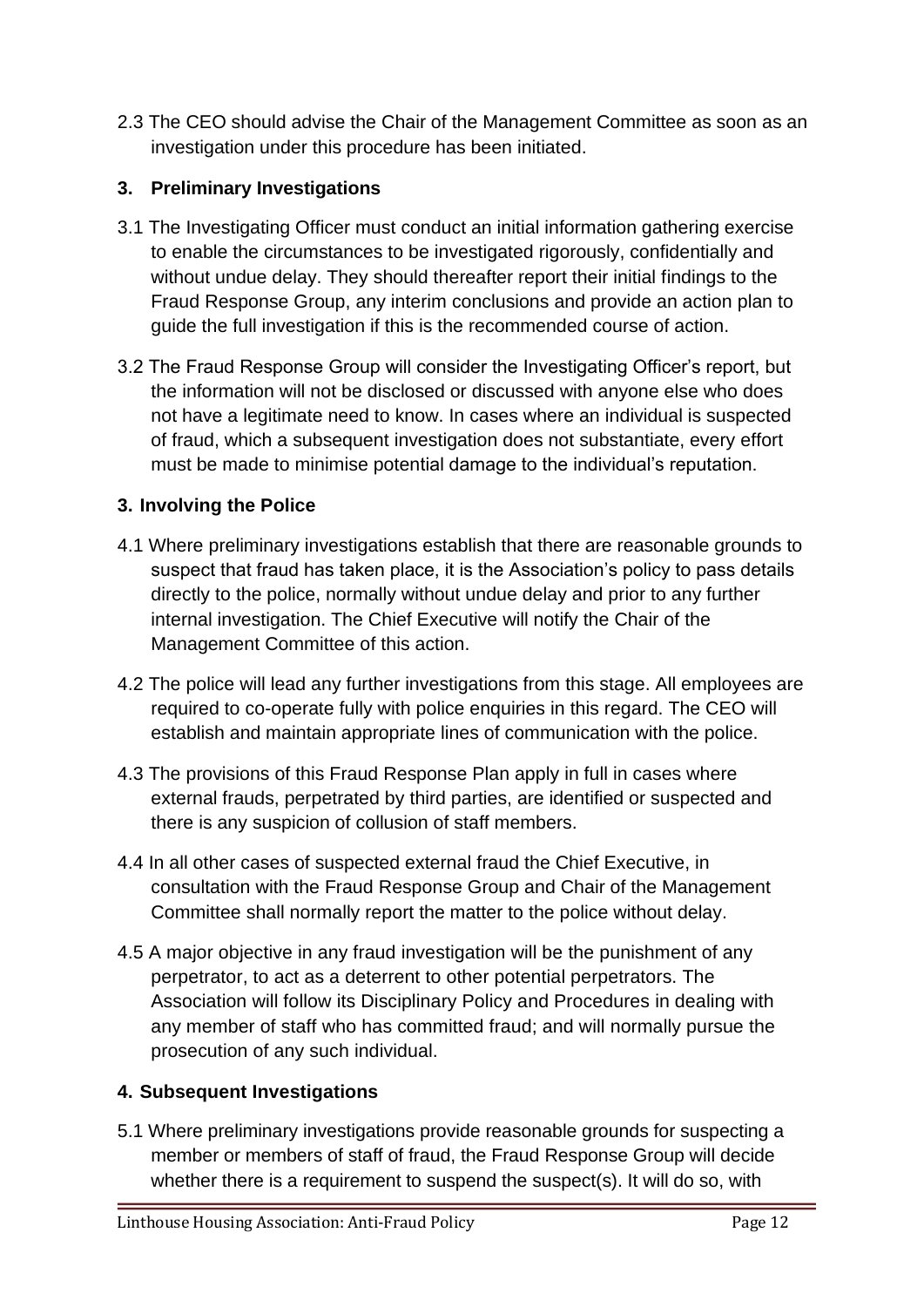reference to the Association's Disciplinary Policy and Procedure. It may be necessary to plan the timing of suspension to prevent the suspect(s) from destroying or removing evidence that may be needed to support disciplinary or legal action.

- 5.2 In these circumstances, the suspect(s) should be approached unannounced. They should be supervised at all times before leaving the Association's premises. They should be allowed to collect personal property under supervision, but should not be able to remove any property belonging to the Association. Any keys to premises, offices and furniture should be returned.
- 5.3 The IT Consultant should be instructed to withdraw, without delay, access permissions to the Association's computer systems. The suspect(s) should be requested to hand over all IT and communications equipment provided to them by the Association, including laptops, mobile telephones and other devices.
- 5.4 If no suspension takes place following preliminary investigations, the Fraud Response Group should review this at subsequent stages of the ensuing investigation.
- 5.5 The Investigating Officer shall consider whether it is necessary to investigate systems other than that which has given rise to suspicion, through which the employee may have had opportunities to misappropriate the Association's assets. In consultation with the Fraud Response Group they will also determine whether there is a need to collect additional information in order to provide an appropriate level of evidence.
- 5.6 Dependent on the nature of the suspected fraud, the investigation may require technical expertise that the Investigating Officer does not possess. In these circumstances, the Fraud Response Group has responsibility for the appointment of external specialists to lead or contribute to the investigation.
- 5.7 Any requests for information from the press or other external agency concerning any fraud investigation must be referred to the CEO. Under no circumstances should the Investigating Officer or any other employee provide statements or information to the press or external agencies.

## **6. Recovery of Losses**

6.1 The Investigating Officer shall ensure that the amount of any loss is quantified wherever possible. Repayment of losses will be sought in all cases. Where the loss is substantial, legal advice should be obtained without delay about the need to freeze the suspect's assets through the court, pending conclusion of the investigation. Legal advice should also be obtained about prospects for recovering losses through the civil court, where the perpetrator refuses repayment. LHA will normally expect to recover costs in addition to losses.